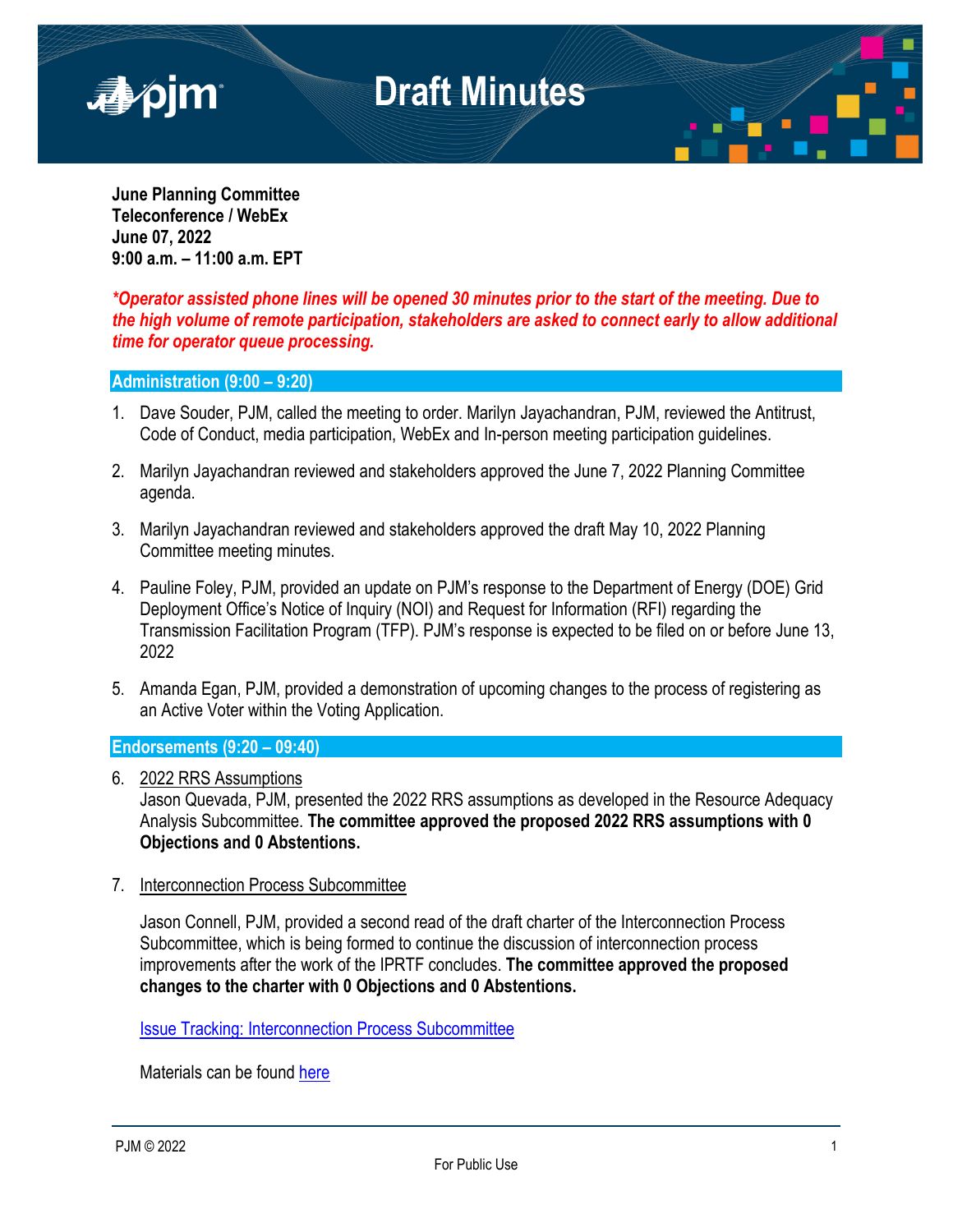

### **First Reads**

No first reads at the June PC.

### **Informational Updates (09:40 – 10:10)**

8. Capacity Interconnection Rights for ELCC Resources Update Brian Chmielewski, PJM, provided an update from the work done in the PC special session on Capacity Interconnection Rights (CIR) for ELCC Resources.

[Issue Tracking: CIRs for ELCC Resources](https://www.pjm.com/committees-and-groups/issue-tracking/issue-tracking-details.aspx?Issue=83aadda8-b6c1-4630-9483-025b6b93fc28)

Materials for the special sessions can be found [here](https://www.pjm.com/committees-and-groups/committees/pc).

- 9. Generator Deliverability Timeline Update Jonathan Kern, PJM, provided an update on the generator deliverability proposal development timeline.
- 10. Interconnection Queue Update Jason Shoemaker, PJM, reviewed status of the PJM Interconnection Queues.
- 11. Transmission & Substation Subcommittee Update Jay Liu, PJM, provided an update on the TSS work activities through first half of 2022 and a work plan for the remainder of the year.
- 12. Reliability Compliance Update Becky Davis, PJM, provided an update on the activities, issues and items of interest at NERC, SERC, and RF.

### **Informational Posting**

Model Build Activity Update

- MMWG
	- o Dynamics
		- MMWG dynamic cases passed the disturbance test; there are issues incorporating CMLD models into MMWG dynamic cases, PowerTech and the members are discussing possible solutions
		- **EIPC FRWG minimum inertia case passed the no fault test; PowerTech is working** on disturbance test
	- o Loadflow
		- Transmission Owners provided idevs to update the 2022 series on May 27, 2022
		- PJM will apply the idevs and submit Trial 1 to PowerTech on June 24, 2022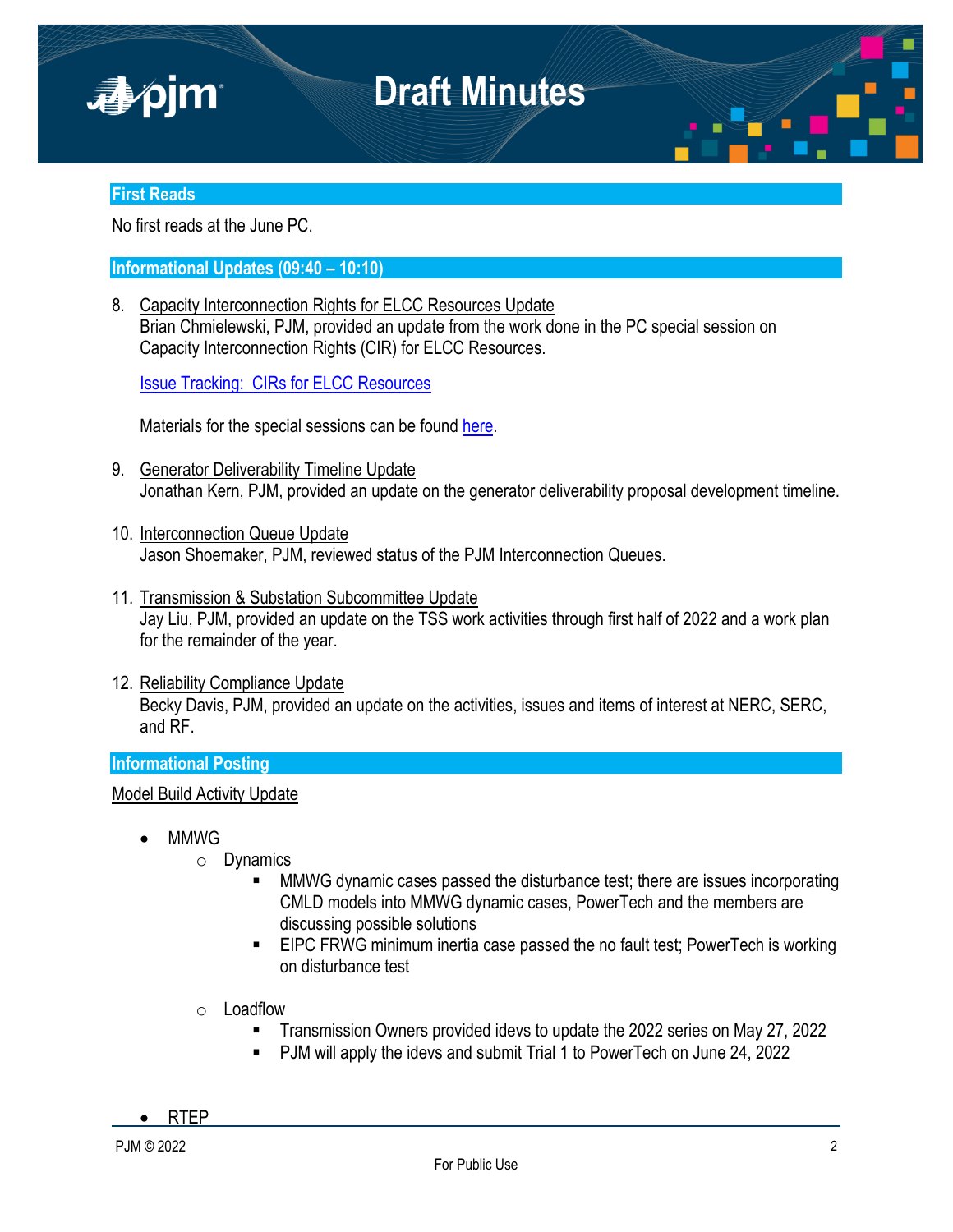

- o Dynamics
	- PJM is currently building RTEP 2022 series dynamic cases
- o Short Circuit
	- PJM is currently reviewing the 2024 Short circuit model & breaker analysis for all Transmission Owners
	- PJM's System Planning Modeling & Support department delivered the 5 year short circuit case and associated files to the PJM's Transmission Planning department for further review and analysis
- The upcoming Gen Model Window for MOD-032 data submittals for applicable Generator Owners will open on Sunday, May 1st, 2022 and end on Wednesday, June 15th, 2022

| <b>Future Meeting Dates and Materials</b> |               | <b>Materials Due</b><br>B | <b>Materials</b> |                  |
|-------------------------------------------|---------------|---------------------------|------------------|------------------|
| Date                                      | Time          | <b>Meeting (Location)</b> | to Secretary     | <b>Published</b> |
| Tuesday,                                  | $9:00 a.m. -$ | Planning Committee (TBD)  | Thursday,        | Tuesday,         |
| July 12, 2022                             | 12:00 p.m.    |                           | June 30, 2022    | July 5, 2022     |
| Tuesday,                                  | $9:00 a.m. -$ | Planning Committee (TBD)  | Thursday,        | Tuesday,         |
| August 9, 2022                            | 12:00 p.m.    |                           | July 28, 2022    | August 2, 2022   |
| Tuesday,                                  | $9:00 a.m. -$ | Planning Committee (TBD)  | Thursday,        | Tuesday,         |
| September 6, 2022                         | 12:00 p.m.    |                           | August 25, 2022  | August 30, 2022  |

Author: Marilyn Jayachandran

### **Attendance List**

| Souder         | David (Chair)       | PJM Interconnection, LLC                       | None                      |
|----------------|---------------------|------------------------------------------------|---------------------------|
| Jayachandran   | Marilyn (Secretary) | PJM Interconnection, LLC                       | None                      |
| Abate          | Stephen             | Duquesne Light Company                         | <b>Transmission Owner</b> |
| Abdulsalam     | Sami                | PJM Interconnection, LLC                       | None                      |
| Adams          | Darrin              | East Kentucky Power Cooperative, Inc.          | <b>Transmission Owner</b> |
| Ali            | Shadab              | PPL Electric Utilities Corp. dba PPL Utilities | <b>Transmission Owner</b> |
| Allen          | William (Bill)      | Commonwealth Edison Company                    | <b>Transmission Owner</b> |
| Amoling        | Leo                 | PJM Interconnection, LLC                       | None                      |
| Aslam          | Nabeel              | PSEG Energy Resources & Trade LLC              | <b>Transmission Owner</b> |
| Aurely         | Marc                | <b>FirstEnergy Corporation</b>                 | <b>Transmission Owner</b> |
| Awasthi        | Shekhar             | PJM Interconnection, LLC                       | None                      |
| Bailey         | Ronnie              | Virginia Electric & Power Company              | <b>Transmission Owner</b> |
| Bainbridge     | Tom                 | Energy Harbor LLC                              | <b>Generation Owner</b>   |
| Baker          | Jeff                | Duke Energy Ohio, Inc.                         | <b>Transmission Owner</b> |
| Barker         | Jason               | Constellation Energy Generation, LLC           | <b>Generation Owner</b>   |
| Barnett        | Paul                | Silver Run Electric, LLC                       | <b>Transmission Owner</b> |
| <b>Benchek</b> | Jim                 | American Transmission Systems, Inc.            | <b>Transmission Owner</b> |
| Berton         | Tyler               | AEP Appalachian Transmission Company, Inc.     | <b>Transmission Owner</b> |
| <b>Bhana</b>   | Rajesh              | Exelon Business Services Company, LLC          | <b>Transmission Owner</b> |
| Boyle          | Sean                | Constellation Energy Generation, LLC           | <b>Generation Owner</b>   |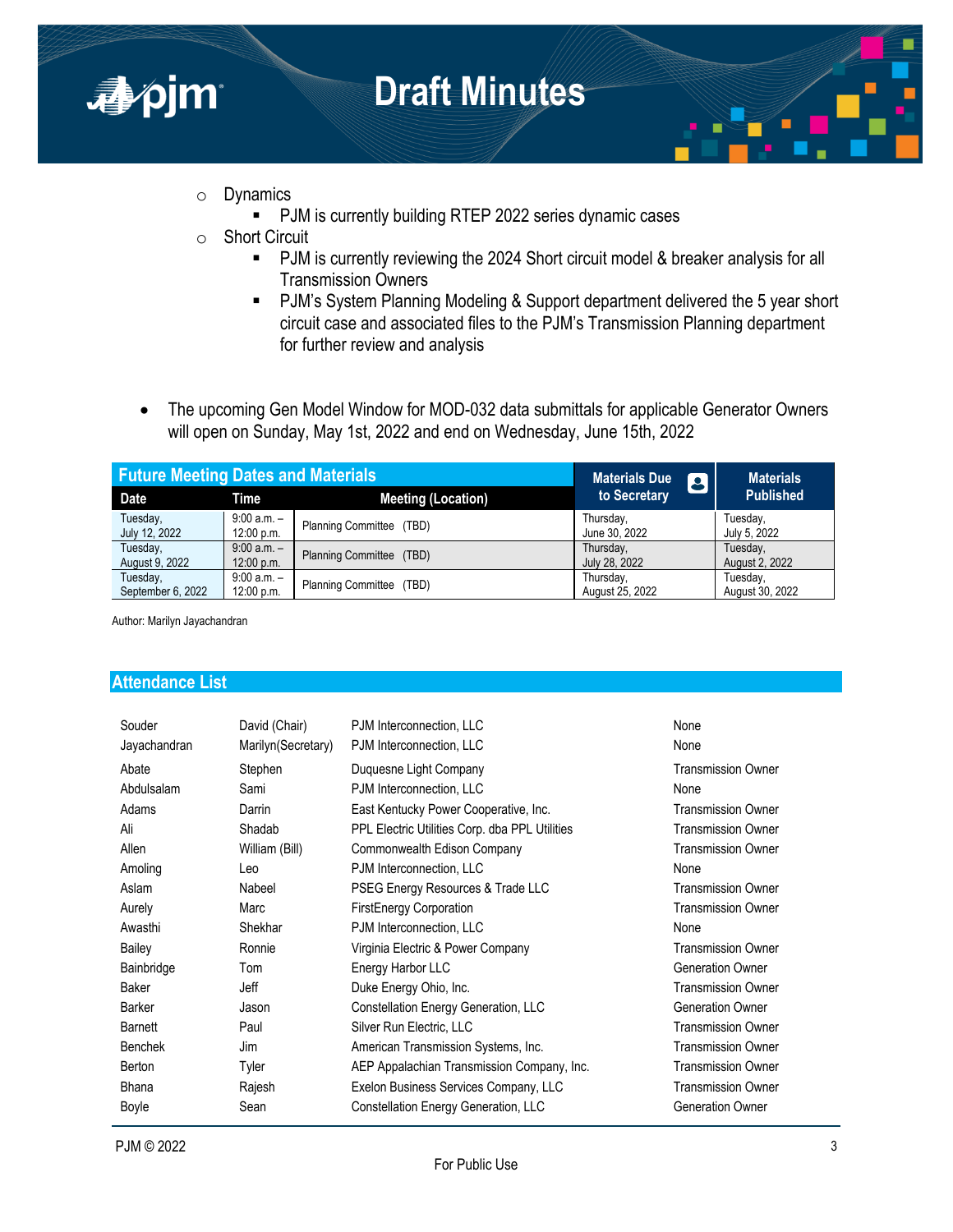

Bradley **Nathan** East Kentucky Power Cooperative, Inc. Transmission Owner Brahman **Azade Critical Constant Orsted US Trading LLC Changes Constant Constant Constant Or A** Brodbeck **Subset John CDP Renewables North America, LLC** Generation Owner Burnham Kat Kat Advanced Energy Economy (AEE) None Carmean Gregory OPSI None Caven **Augustine** PJM Interconnection, LLC **None** None Chmielewski Brian PJM Interconnection, LLC None Choi **Wonbae** Samsung C&T America, Inc **None** None Christopher Mahila Public Utilities Commission of Ohio (The) None Circelli Roseanne Public Service Electric & Gas Company Transmission Owner Connell Jason PJM Interconnection, LLC None Copeland Myle **Reserves** PJM Interconnection, LLC **None** None Corash **Richard (Rich)** PSEG Energy Resources & Trade LLC **Corash Differ Supplier** Dadourian **Subset Communist Communist Communist Communist Communist Communist Communist Communist Communist Communist Communist Communist Communist Communist Communist Communist Communist Communist Communist Communist Comm** D'Antonio Phil PJM Interconnection, LLC None DeLosa Joseph DE Public Service Commission None DeVita Thomas PJM Interconnection, LLC 700 and 700 None Domian **Christin** Duquesne Light Company **Transmission Owner** Company **Transmission** Owner Dugan Chuck East Kentucky Power Cooperative, Inc. Transmission Owner Dumitriu Nicolae PJM Interconnection, LLC None Egan Amanda PJM Interconnection, LLC None Egan David PJM Interconnection, LLC None Elkins **Rachel FirstEnergy Corporation FirstEnergy Corporation** Transmission Owner Falin Tom PJM Interconnection, LLC None Fernandes **Anisha** PJM Interconnection, LLC **None** None Filomena Guy Guy Customized Energy Solutions, Ltd.\* Customena Fink Sari Sari American Clean Power Association None Fink Regan Pine Gate Mid-Atlantic, LLC Chronic Communist Communist Person in Regan Foladare **Kenneth Geenex Solar LLC Connect Connect Solar Accord Connect Accord Connect Accord Connect Accord Connect Accord Connect Accord Connect Accord Connect Accord Connect Accord Connect Accord Connect Accord Connec** Foley **Pauline** PJM Interconnection, LLC **None** None Ford Adrien Old Dominion Electric Cooperative Electric Distributor Foster Cronin **Denise East Kentucky Power Cooperative, Inc.** Transmission Owner Franks **Christine** PJM Interconnection, LLC **None** Franks **Edmund (Ed)** PJM Interconnection, LLC **None** None Gallego Fernandez Pablo **Acciona Energy North America Corporation** Generation Owner Garcia **Carcia** Luis Public Service Electric & Gas Company Transmission Owner Gilani **Rehan** ConEdison Energy, Inc. Contest Cone Channel Cone Channel Cone Channel Cone Channel Cone Channel Cone Channel Cone Channel Cone Channel Cone Channel Cone Channel Cone Channel Cone Channel Cone Channel Channel Glatz Suzanne (Sue) PJM Interconnection, LLC CHANN None Glennon and James **Communist PJM Interconnection, LLC** and the state of the None Gordon Jon Jon Shipley Choice, LLC Jon Supplier Greene III Benjamin AEP Appalachian Transmission Company, Inc. Transmission Owner Greening Michele PJM Interconnection, LLC **None** Guntle **Community** Vince **American PowerNet Management American PowerNet Management End-Use Customer** Hazel Steve Greenex Solar, LLC Steve Greenex Solar, LLC Herel Suzanne PJM Interconnection, LLC None Herman Michael PJM Interconnection, LLC None

Hoatson Thomas (Tom) Riverside Generating, LLC Generation Owner

*As of June 13, 2022*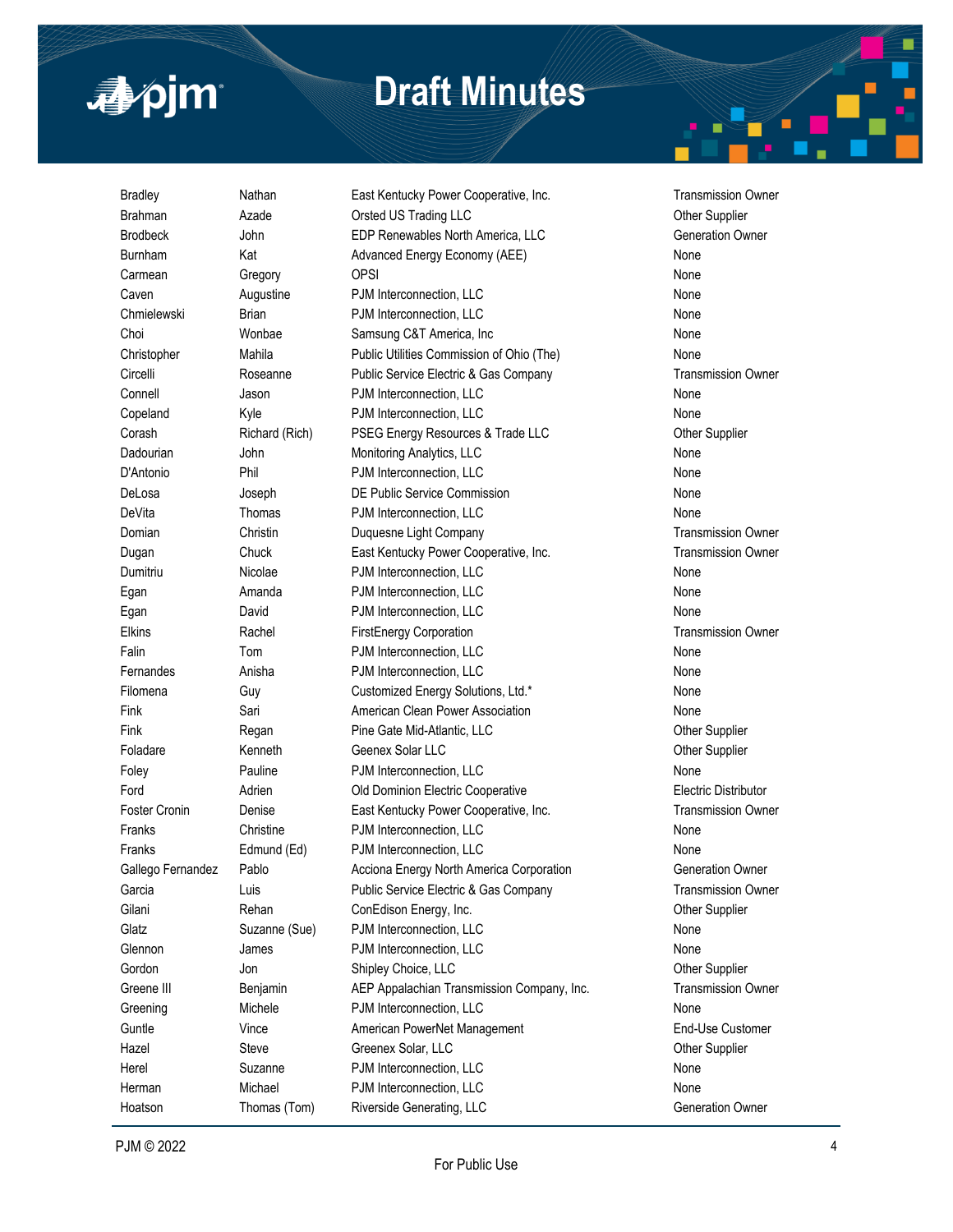

Hohenshilt **Subset Jennifer** Talen Energy Marketing, LLC Generation Owner Horning **Lynn Marie Customized Energy Solutions, Ltd.\*** None Horstmann John Dayton Power & Light Company (The) Transmission Owner Howe Cullen Natural Resources Defense Council None Hsia **Eric Example 2** Eric **PJM Interconnection, LLC None** Hudson **Jeff** Jeff Urban Grid Solar Projects, LLC **Communist Constanting Communist Communist Communist Communist Communist Communist Communist Communist Communist Communist Communist Communist Communist Communist Communist** Hull Gerit American Municipal Power, Inc. Electric Distributor Huntoon Stephen Chesapeake Transmission LLC Cheen Cher Supplier Hutt Daniel Public Service Electric & Gas Company Transmission Owner Hyzinski Tom GT Power Group None Islam Cubaba **Rockland Electric Company** Cubaba **Transmission Owner** Jardot Gina Essential Power Rock Springs, LLC Generation Owner Johnson Carl Carl Customized Energy Solutions, Ltd.\* None Johnston **David David** Indiana Utility Regulatory Commission **None** Jones Tania Dominion Virginia Power None Kalaskar **Rahul AES Ohio Generation, LLC** Generation Owner Kauffman Brian Brian Enel X North America, Inc. Changes and Cther Supplier Kelly Stephen Brookfield Energy Marketing LP Characters Other Supplier Kent **Transmission Company** Janessa Duquesne Light Company **Transmission Owner** Company Kern **Solution** Jonathan **PJM** Interconnection, LLC **None** None Khoury George PPL Electric Utilities Corp. dba PPL Utilities Transmission Owner Kilgallen **Kevin** Kevin Avangrid Renewables LLC **Generation Owner** Generation Owner Kogut George New York Power Authority None Krizenoskas Lisa **PJM Interconnection, LLC** None Kuchan **Meagan** PPL Electric Utilities Corp. dba PPL Utilities Transmission Owner Laios Takis AEP Appalachian Transmission Company, Inc. Transmission Owner Lambert Andrew PJM Interconnection, LLC None LaRocque Matthew (Matt) PJM Interconnection, LLC None Leeming Thomas Commonwealth Edison Company Transmission Owner Lehmann **Horst PPL Electric Utilities Corp.** dba PPL Utilities Transmission Owner Liu Jay Jay PJM Interconnection, LLC 2008 1991 1992 1994 Louwahi Soufiane EPE Consulting None None Lyakhovich Leonid Public Service Electric & Gas Company Transmission Owner Lynch **Connection** Jessica **PJM Interconnection, LLC None** Mabry **David** David McNees Wallace & Nurick LLC Mali Gizella PJM Interconnection, LLC Mason **Mason** Julie **Duke Energy Ohio, Inc.** Number 1986 **Transmission Owner** Channel Duke Energy Ohio, Inc. Mattson **Lisa** Lisa Apex Clean Energy **None** None McDewell Christian Commonwealth of PA None McGill Susan PJM Interconnection, LLC None McLaverty Megan PJM Interconnection, LLC None McNeil Justin Office of the Attorney General, Kentucky End-Use Customer Midgley **Sharon BExelon Business Services Company, LLC** Transmission Owner Mooy **Dan** Dan Energy Exemplar **None** None Nadel Steven PPL Electric Utilities Corp. dba PPL Utilities Transmission Owner

Nareshkumar Koushy Potomac Electric Power Company Electric Distributor Nekolny **Christopher Constellation Energy Generation, LLC** Generation Owner *As of June 13, 2022*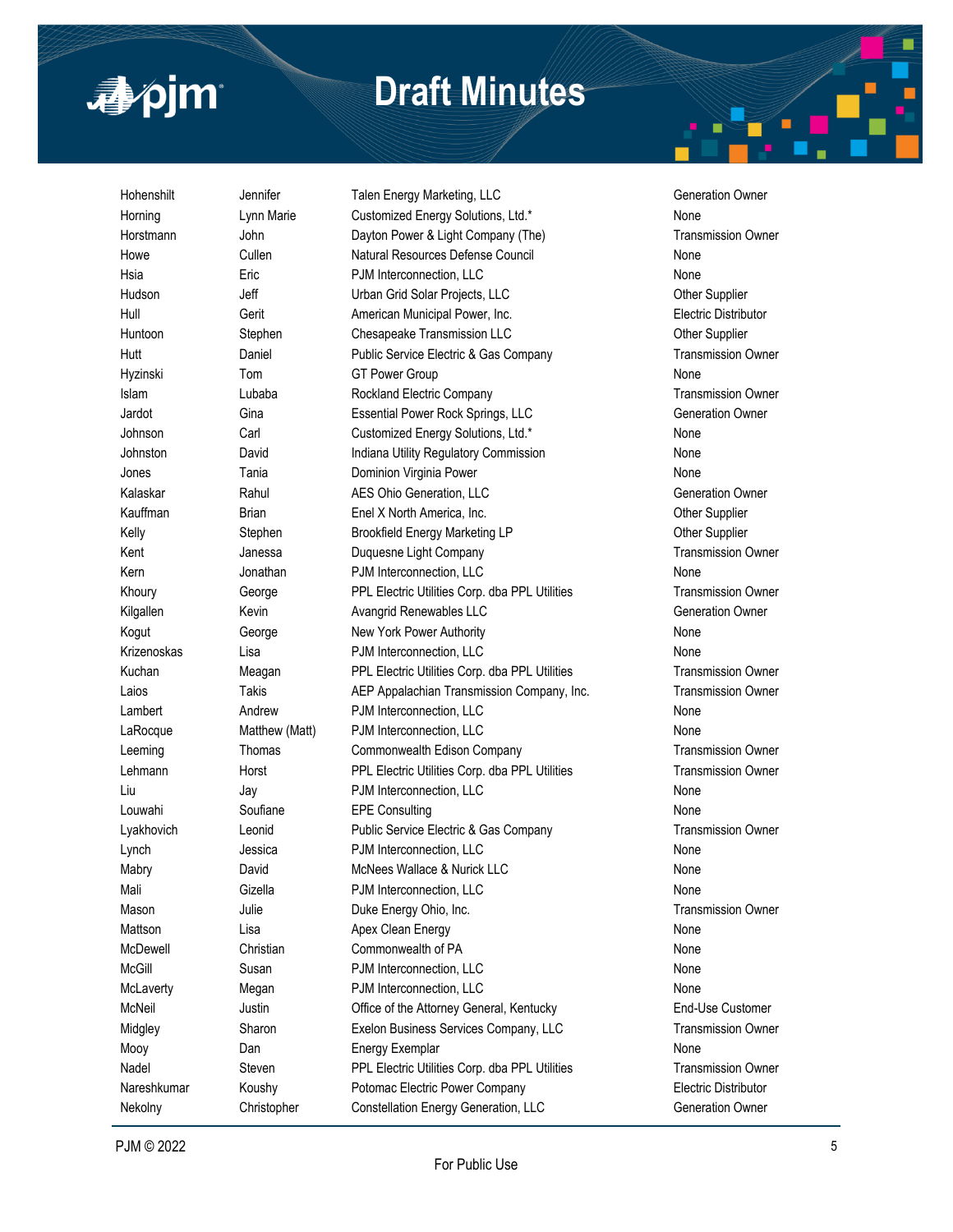

| Ni            | Kai            | Power Gem                                                | None                        |
|---------------|----------------|----------------------------------------------------------|-----------------------------|
| Noel Jeune    | Reynaldo       | Acciona Energy North America Corporation                 | Generation Owner            |
| Okenfuss      | James          | Savion, LLC                                              | None                        |
| Ondayko       | <b>Brock</b>   | AEP Appalachian Transmission Company, Inc.               | <b>Transmission Owner</b>   |
| Pezon         | Ron            | Borough of Chambersburg                                  | Electric Distributor        |
| Pham          | Bao            | Old Dominion Electric Cooperative                        | <b>Electric Distributor</b> |
| Poulos        | Greg           | <b>CAPS</b>                                              | None                        |
| Price         | Ruth           | Division of the Public Advocate of the State of Delaware | End-Use Customer            |
| Procuniar     | Jason          | Buckeye Power, Inc.                                      | Electric Distributor        |
| Ptak          | Anton          | <b>EDF Renewable Energy</b>                              | None                        |
| Qiu           | Wenzheng       | PJM Interconnection, LLC                                 | None                        |
| Quevada       | Jason          | PJM Interconnection, LLC                                 | None                        |
| Reagan        | Ryann          | New Jersey Board of Public Utilities                     | None                        |
| Redding       | Andrew         | Heelstone Renewable Energy                               | None                        |
| Regner        | Ronald (Ron)   | Commonwealth Edison Company                              | <b>Transmission Owner</b>   |
| Richards Jr   | Cleveland      | Price Waterhouse Cooper                                  | None                        |
| Robinson      | Becky          | Vista Energy Marketing, L.P.                             | Other Supplier              |
| Rohrbach      | John           | Southern Maryland Electric Cooperative, Inc.             | <b>Electric Distributor</b> |
| Rozen         | Alex           | Community Energy, Inc.                                   | Other Supplier              |
| Rutledge      | Craig          | AEP Appalachian Transmission Company, Inc.               | <b>Transmission Owner</b>   |
| Sasser        | Jonathan       | Customized Energy Solutions, Ltd.*                       | None                        |
| Schmitt       | Catherine      | Public Service Electric & Gas Company                    | <b>Transmission Owner</b>   |
| Schmitt       | David          | New Jersey Board of Public Utilities                     | None                        |
| Schroeder     | Connie         | Virginia Electric & Power Company                        | <b>Transmission Owner</b>   |
| Schuyler      | Ken            | PJM Interconnection, LLC                                 | None                        |
| Scott         | Hugh           | Baltimore Gas and Electric Company                       | <b>Transmission Owner</b>   |
| Seeley        | Dylan          | PJM Interconnection, LLC                                 | None                        |
| Seiler        | Kenneth        | PJM Interconnection, LLC                                 | None                        |
| Shah          | Pulin          | PECO Energy Company                                      | <b>Transmission Owner</b>   |
| Shegarfi      | Roozbeh        | Exelon Business Services Company, LLC                    | <b>Transmission Owner</b>   |
| Shoemaker     | Jason          | PJM Interconnection, LLC                                 | None                        |
| Sillin        | John           | The Federal Energy Regulatory Commission                 | None                        |
| Sloan         | Ben            | Organization of PJM States, Inc. (OPSI)                  | None                        |
| Souder        | Michelle       | PJM Interconnection, LLC                                 | None                        |
| Sparks        | <b>Bridget</b> | Dayton Power & Light Company (The)                       | <b>Transmission Owner</b>   |
| Steinkuhl     | Steve          | Duke Energy Business Services LLC                        | <b>Transmission Owner</b>   |
| Stern         | Alexander      | Public Service Electric & Gas Company                    | <b>Transmission Owner</b>   |
| <b>Street</b> | Jason          | AES Ohio Generation, LLC                                 | <b>Generation Owner</b>     |
| Stuchell      | Jeff           | FirstEnergy Corporation                                  | <b>Transmission Owner</b>   |
| Sturgeon      | John           | Duke Energy Carolinas, LLC                               | Other Supplier              |
| Sun           | Haibin         | Constellation Energy Services, Inc.                      | Other Supplier              |
| Sussler       | Philip         | State of Maryland                                        | None                        |
| Svenson       | Heather        | Public Service Electric & Gas Company                    | <b>Transmission Owner</b>   |
| Sweeney       | Rory           | <b>GT Power Group</b>                                    | None                        |
| Tasnim        | Samia          | PSEG Energy Resources & Trade LLC                        | <b>Transmission Owner</b>   |
| Taylor        | Robert         | Exelon Business Services Company, LLC                    | <b>Transmission Owner</b>   |
| Tekle         | Zelalem        | Baltimore Gas and Electric Company                       | <b>Transmission Owner</b>   |

*As of June 13, 2022*